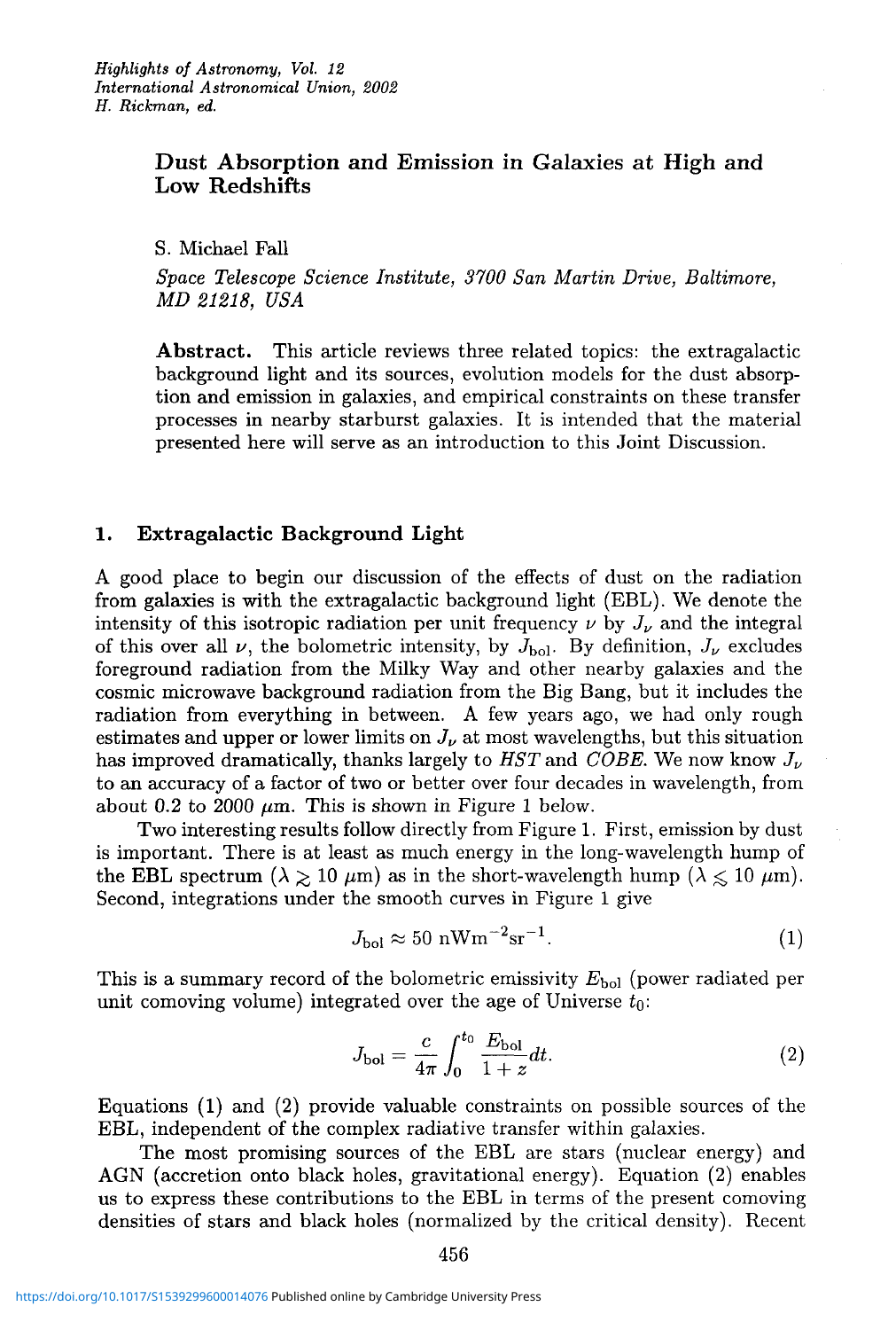

Figure 1. Spectrum of the extragalactic background light,  $\nu J_{\nu}$  versus A. See Pei, Fall, & Hauser (1999) for references to the observations. The curves are from the global evolution models in the same paper.

estimates give  $\Omega$ <sub>S</sub>  $\approx 4 \times 10^{-3}$  and  $\Omega$ <sub>BH</sub>  $\approx 2 \times 10^{-5}$  for  $H_0 = 70$  kms<sup>-1</sup>Mpc<sup>-1</sup>. For stars, we obtain from population synthesis models

$$
J_{\rm S} \approx 50 f(\Omega_{\rm S}/4 \times 10^{-3}) \,\mathrm{nWm^{-2}sr^{-1}},\tag{3}
$$

where  $f \approx 1$  depends on the history of star formation and the initial mass function. For AGN, we obtain

$$
J_{\rm AGN} \approx 6(\epsilon/0.05)[3/(1+z_{\rm acc})](\Omega_{\rm BH}/2 \times 10^{-5}) \,\,{\rm nWm^{-2}sr^{-1}}, \qquad \quad (4)
$$

where  $\epsilon$  is the efficiency of energy conversion (gravitational to radiative) and  $z_{\text{acc}}$ is the effective redshift of accretion. According to these estimates, which have substantial uncertainties, stars alone could produce the entire EBL, while AGN may make a significant but smaller contribution. Similar conclusions have been reached by Fabian & Iwasawa (1999) and Madau & Pozzetti (2000).

#### **2. Evolution Models**

Several methods have been developed to interpret or predict the appearance of galaxies at different redshifts and their contribution to the cosmic emissivity and EBL. In many cases, the absorption and reradiation of starlight by dust is governed by an effective optical depth  $\tau_{\text{dust}}$  that is related to the metallicity, column density, and mass of the interstellar medium,  $Z_{\rm ISM}$ ,  $N_{\rm ISM}$ ,  $M_{\rm ISM}$ , and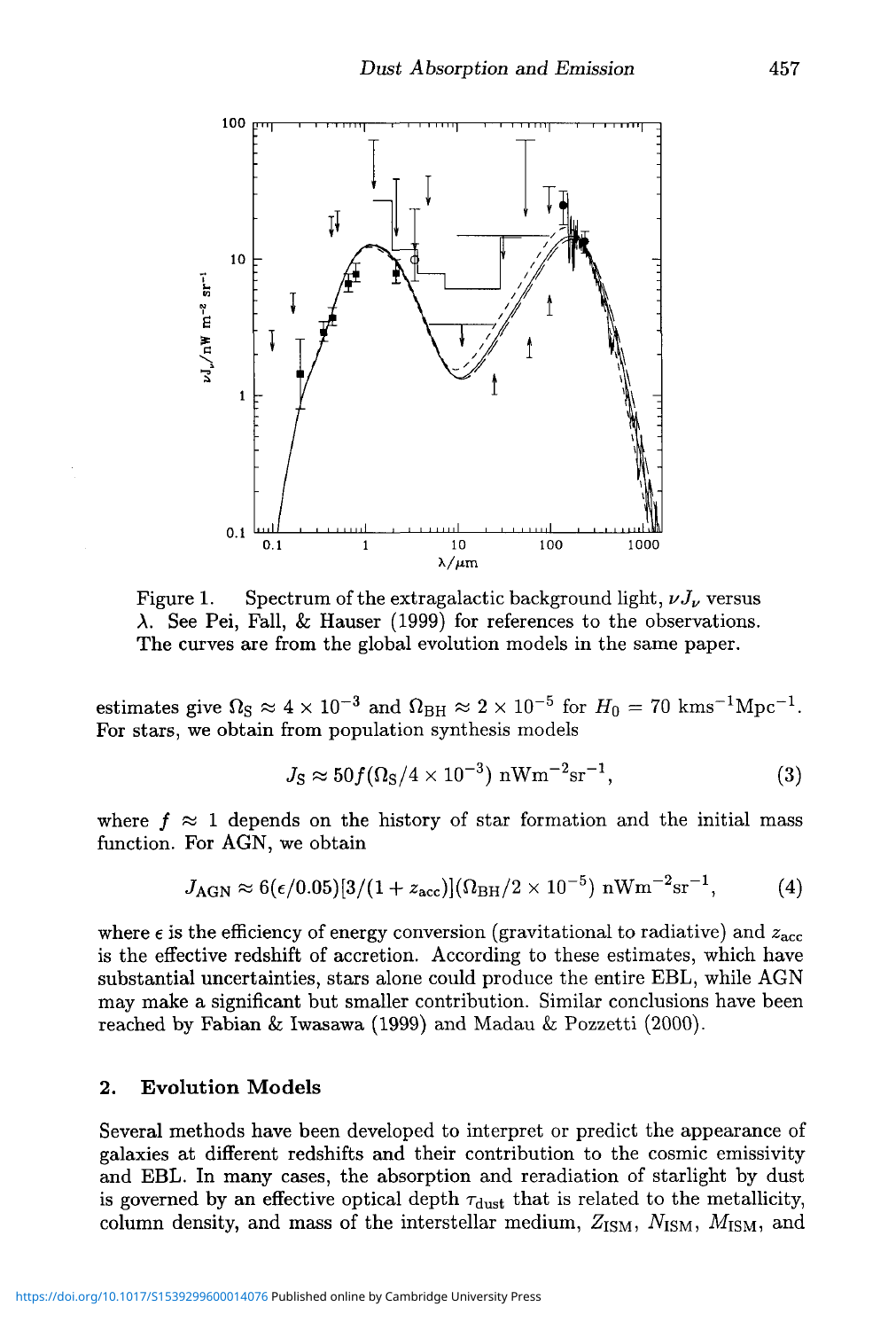the size of a galaxy  $R_{gal}$  by expressions of the form

$$
\tau_{\rm dust} \propto Z_{\rm ISM} N_{\rm ISM} \propto Z_{\rm ISM} (M_{\rm ISM}/R_{\rm gal}^2). \tag{5}
$$

The mass and metallicity of the ISM are then related to the prior history of star formation by the equations of galactic chemical evolution, with or without inflow or outflow terms. Most recent models can be classified into three types: "backward" evolution models, "forward" evolution models, and "global" evolution models.

In backward evolution models, the present-day population of galaxies is evolved into the past using plausible rules for the histories of star formation, gas consumption, and so forth in galaxies of different types (see Pranceschini et al. 1994 and references therein). Interactions and merging of galaxies are usually ignored in this approach. In forward evolution models, initial distributions of dark matter and baryons are evolved into the future using plausible rules for the merging of halos, inflow and outflow of gas, and so forth (see Granato et al. 2000 and references therein). These effects are usually treated by semianalytical techniques in the framework of the cold dark matter cosmology. Since this approach includes many different processes, it requires a large number of assumptions and parameters.

Global evolution models are based on the combined or average properties of galaxies (see Pei, Fall, & Hauser 1999 and references therein). The quantities of interest here are the mean comoving densities of stars, ISM, metals, and dust  $(\Omega_{\rm S}, \Omega_{\rm ISM}, \Omega_{\rm M}, \text{ and } \Omega_{\rm D})$  and the mean comoving emissivities of stars and dust  $(E_{S_{\nu}}$  and  $E_{D_{\nu}}$ ). These quantities are governed by simple, conservationtype equations, analogous to the equations of galactic chemical evolution. The input to and output from the global evolution models include both emission and absorption-line observations, i.e., information about both the stellar and interstellar contents of galaxies. The advantages of this approach are that it is based directly on global quantities, requires relatively few assumptions and parameters, and relates the emission histories of galaxies to their absorption histories. A limitation of the global evolution models is that they do not describe the properties of individual galaxies and hence cannot be compared with luminosity functions and number counts. Moreover, the accuracy that is currently achievable is limited by small-number statistics in the existing samples of damped  $Ly\alpha$ absorbers.

## **3. Nearby Starburst Galaxies**

To determine the rate of stellar nucleosynthesis or black hole accretion in a galaxy, one must measure its bolometric luminosity. However, this is not currently practicable for most of the apparently faint galaxies at high redshifts. Most observations of high-redshift galaxies are restricted to rest-frame UV and optical wavelengths, which miss the light that is absorbed and reradiated by dust. Recent observations at  $850 \mu m$  with SCUBA help, but much of the dust emission is almost certainly at shorter wavelengths. This situation has prompted several schemes to correct the observed UV and optical fluxes to bolometric fluxes. One of the most promising of these was discovered by Meurer et al. (1995) and refined by Meurer, Heckman, & Calzetti (1999).

<https://doi.org/10.1017/S1539299600014076>Published online by Cambridge University Press